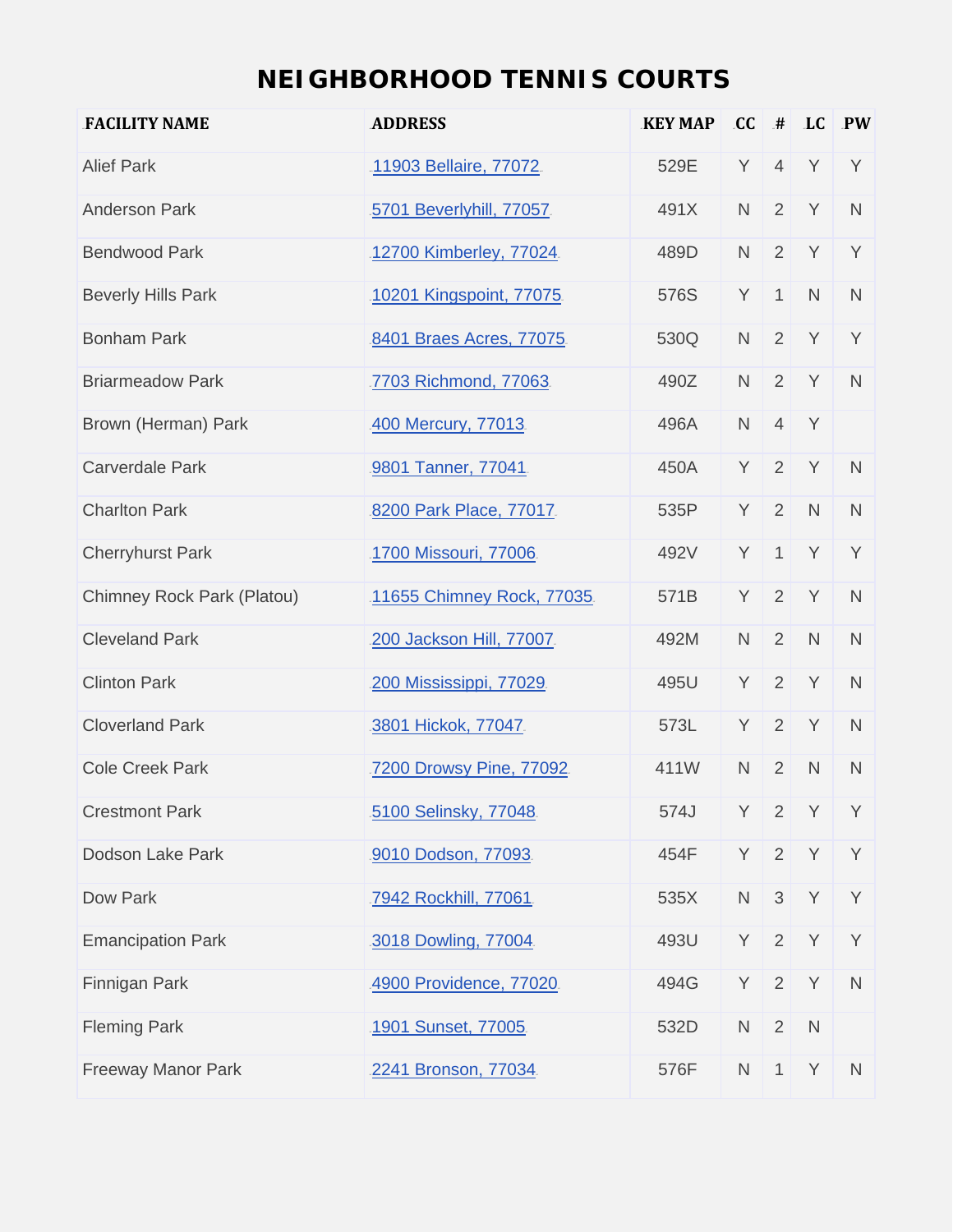| 1700 Yorktown, 77056           | 491Q | $\mathsf{N}$ | $\mathbf{1}$   | Y            | $\mathsf{N}$ |
|--------------------------------|------|--------------|----------------|--------------|--------------|
| 540 West 34th, 77018           | 452R | $\mathsf{N}$ | $\mathbf{1}$   | Y            | $\mathsf N$  |
| 602 Beresford, 77015.          | 497A | $\mathsf{N}$ | 2              | Y            |              |
| 5150 Reed, 77033.              | 573D | $\mathsf{N}$ | 2              | Y            |              |
| 12100 Landsdowne, 77035.       | 571A | $\mathsf{N}$ | $\mathbf{1}$   | Y            | Y            |
| 200 East 23rd, 77008           | 453S | $\mathsf{N}$ | $\mathbf{1}$   | Y            |              |
| 9311 Avenue P, 77012           | 535C | Y            | 2              | Y            | $\mathsf{N}$ |
| 11600 Haviland, 77035          | 570H | $\mathsf{N}$ | 2              | Y            | $\mathsf N$  |
| 3316 DeSoto, 77091.            | 451D | Y            | 2              | Y            | Y            |
| 5400 Lockwood, 77026.          | 454U | $\mathsf{N}$ | $\mathbf{1}$   | Y            | $\mathsf{N}$ |
| 601 East 35th, 77022.          | 453N | Y            | $\mathbf{1}$   | Y            | $\mathsf N$  |
| 13400 River Trail, 77050       | 415A | $\mathsf{N}$ | 2              | $\mathsf{N}$ | $\mathsf{N}$ |
| 1300 Seamist, 77008            | 452W | $\mathsf{N}$ | 2              | $\mathsf{N}$ | Y            |
| 8000 Coastway, 77075           | 575T | $\mathsf{N}$ | 2              | $\mathsf{N}$ | $\mathsf N$  |
| 12300 Aldine-Westfield, 77093. | 413M | $\mathsf{N}$ | 2              | Y            | $\mathsf N$  |
| 6200 Scarlet, 77033            | 534Y | $\mathsf{N}$ | $\overline{2}$ | Y            | Y            |
| 979 Grenshaw, 77088            | 412Q | Y            | $\mathbf{1}$   | Y            | $\mathsf{N}$ |
| 3699 Norris, 77025.            | 532P | Y            | 2              | Y            | Y            |
| 5235 Saxon, 77092              | 451L | ${\sf N}$    | $\mathbf{1}$   | $\mathsf{N}$ | Y            |
| 541 South 75th, 77023          | 535A | Y            | 2              | Y            | $\mathsf N$  |
| 5333 Berry Creek, 77017.       | 536S | Y            | $\overline{2}$ | Y            | $\mathsf{N}$ |
| 12200 Melrose Park, 77076.     | 413T | Y            | $\overline{4}$ | Y            | $\mathsf N$  |
| 5151 Jason, 77096.             | 531Q | $\mathsf{N}$ | 2              | Y            | ${\sf N}$    |
| 1205 Yale, 77008.              | 452Z | Y            | $\mathbf{1}$   | Y            | $\mathsf{N}$ |
|                                |      |              |                |              |              |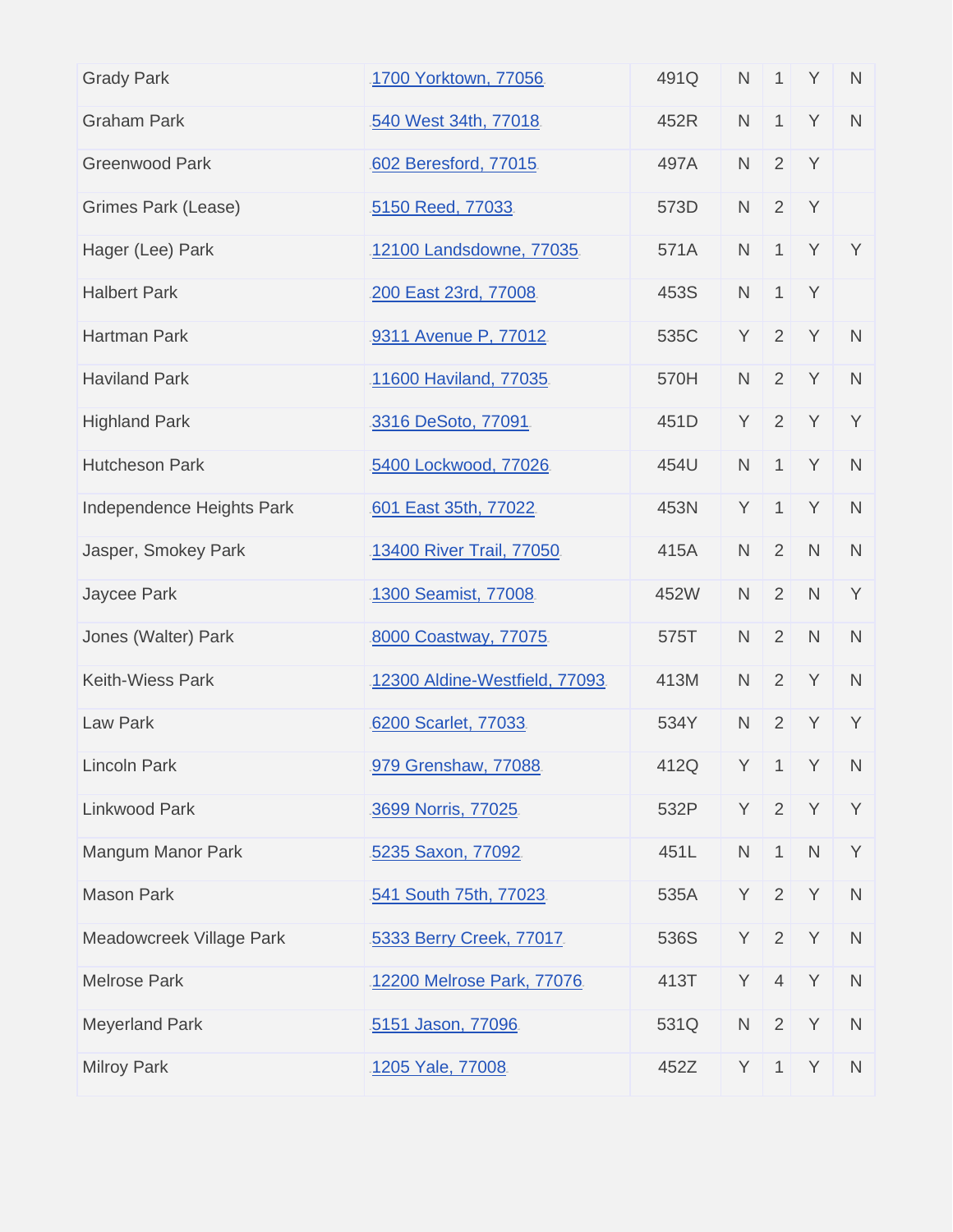| <b>Montie Beach Park</b> | 915 Northwood, 77009.   | 453X | Y            | 2              | Y            | $\mathsf{N}$ |
|--------------------------|-------------------------|------|--------------|----------------|--------------|--------------|
| <b>Moody Park</b>        | 3725 Fulton, 77009      | 453Y | Y            | 2              | Y            | $\mathsf N$  |
| Nieto Park               | 500 Port, 77020         | 495A | $\mathsf N$  | $\mathbf{1}$   | Y            | $\mathsf N$  |
| <b>Northline Park</b>    | 6902 Nordling, 77076    | 413W | $\mathsf{N}$ | 2              | Y            | $\mathsf N$  |
| Nottingham Park          | 14205 Kimberley, 77079  | 489E | $\mathsf N$  | $\overline{2}$ | Y            | Y            |
| Oak Forest               | 2100 Judiway, 77018     | 452N | $\mathsf{N}$ | 2              | Y            | $\mathsf N$  |
| <b>Proctor Plaza</b>     | 803 W. Temple, 77009.   | 453X | Y            | $\mathbf{1}$   | Y            | $\mathsf N$  |
| Reeves (Gail) Park       | 8800 Mullins, 77096     | 531N | $\mathsf N$  | 2              | $\mathsf{N}$ | Y            |
| <b>River Oaks Park</b>   | 3600 Locke Lane, 77027. | 492S | Υ            | $\overline{4}$ | $\mathsf{N}$ | $\mathsf{N}$ |
| Robinson, J. Sr. Park    | 1422 Ledwicke, 77029.   | 495L | Y            | $\mathbf{1}$   | Y            | $\mathsf N$  |
| <b>Sagemont Park</b>     | 1507 Hughes, 77089.     | 576Y | Y            | 2              | Y            | $\mathsf N$  |
| Scales, Zollie Park      | 3501 Corder, 77021      | 533P | $\mathsf{N}$ | $\mathbf{1}$   | Y            | $\mathsf N$  |
| <b>Scenic Woods Park</b> | 449 Lakewood, 77017.    | 415W | $\mathsf{N}$ | 2              | Y            | $\mathsf N$  |
| <b>Schwartz Park</b>     | 8203 Vogue, 77055       | 451N | $\mathsf{N}$ | $\overline{2}$ | Y            | $\mathsf N$  |
| <b>Settegast Park</b>    | 3001 Garrow, 77003      | 494N | Y            | $\mathbf{1}$   | Y            | $\mathsf N$  |
| Sharpstown Park          | 8200 Bellaire, 77036.   | 530F | Y            | 2              | Y            | $\mathsf{N}$ |
| <b>Spotts Park</b>       | 401 S Heights, 77007.   | 493J | $\mathsf{N}$ | $\overline{2}$ | Y            | $\mathsf{N}$ |
| Sunnyside Park           | 3502 Bellfort, 77051.   | 533X | Y            | $\overline{2}$ | Y            | $\mathsf N$  |
| <b>Tanglewood Park</b>   | 5801 Woodway, 77057.    | 491K | $\mathsf N$  | 2              | Y            | $\mathsf N$  |
| <b>Tidwell Park</b>      | 9720 Spaulding, 77016   | 454D | Y            | $\overline{2}$ | Y            | $\mathsf N$  |
| <b>Townwood Park</b>     | 3403 Simsbrook, 77045.  | 572P | ${\sf N}$    | $\mathbf{1}$   | Y            | $\mathsf{N}$ |
| <b>Westbury Park</b>     | 5635 Willowbend, 77096  | 531W | $\mathsf N$  | 2              | Y            |              |
| <b>Westwood Park</b>     | 4045 Lemac, 77025       | 532S | $\mathsf N$  | $\overline{2}$ | Y            |              |
| <b>Willow Park</b>       | 10400 Cliffwood, 77035. | 531Z | $\mathsf N$  | $\overline{2}$ | Y            | Y            |